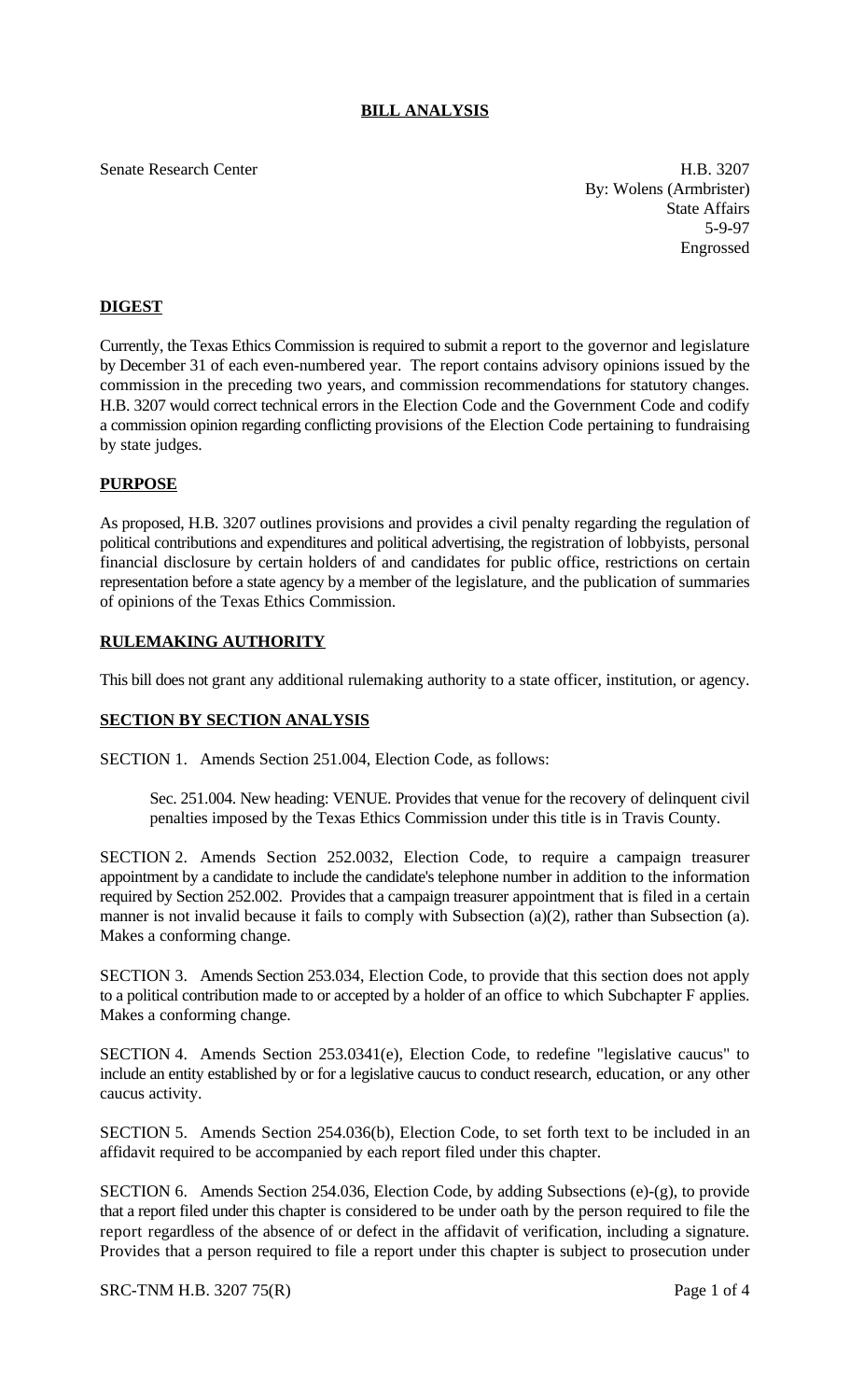Chapter 37, Penal Code, regardless of the absence of or defect in the affidavit of verification. Provides that this section applies to a report that is filed electronically or otherwise.

SECTION 7. Amend Section 255.006, Election Code, to set forth instances in which a person commits an offense. Sets forth instances in which a person represents that a candidates hold a public office the candidate does not hold, for purposes of this section. Makes conforming changes.

SECTION 8. Amends Section 255.007, Election Code, to set forth a notice required to be written on each political advertising sign. Provides that it is an exception to the application of Subsection (b) that the political advertising sign was printed or made before the effective date of the amendment to this section made by H.B. 3207, Acts of the 75th Legislature, Regular Session, 1997, and complied with Subsection (a) as it existed immediately before that date. Makes a conforming change.

SECTION 9. Amends Section 305.005(f), Government Code, to set forth information the registration is required to contain.

SECTION 10. Amends Section 572.027(b), Government Code, to provide that if the deadline under which a candidate files an application for a place on the ballot falls after, rather than not later than, the 35th day before, rather than after, the date of, rather than on which, the election in which the candidate is running, the candidate shall file the statement not later than the 5th day before the date of that election.

SECTION 11. Amends Section 572.030(c), Government Code, to require the copies to be mailed not later than the 15th day after the applicable, rather than filing, deadline for filing an application for a place on the ballot or a declaration of write-in candidacy for candidates required to file under Section  $572.027(a)$ , (b), or (c).

SECTION 12. Amends Section 572.052(a), Government Code, to provide that a member of the legislature may not, for compensation, represent another person before a state agency in the executive branch of state government unless the member discloses to the agency that the member is being compensated for the representation.

SECTION 13. Amends Sections 2002.011 and 2002.012, Government Code, as follows:

Sec. 2002.011. TEXAS REGISTER. Sets forth information to be contained in the Texas register.

Sec. 2002.012. SUMMARIES OF OPINIONS AND REQUESTS FOR OPINIONS. Requires the Texas Ethics Commission, rather than the State Ethics Advisory Commission, to prepare and forward to the secretary of state, certain information.

SECTION 14. Amends Chapter 159A, Local Government Code, as follows:

Sec. 159.001. New heading: APPLICABILITY OF SUBCHAPTER. Provides that this subchapter applies to a county with a population of 50,000, rather than 500,000, or more.

Sec. 159.002. DEFINITIONS. Redefines "county or district officer."

Sec. 159.003. New heading: FINANCIAL STATEMENT REQUIRED. Redesignated from existing Section 159.004. Deletes text regarding determination of substantial interest. Requires the statement to be filed with the county clerk, rather than auditor, of the county in which the officer or candidate resides; and to comply with Sections 572.022 and 572.023, Government Code, rather than filed on the form provided by the county auditor and verified. Deletes existing Sections 159.005-159.007, regarding contents of financial statement, reporting categories, and determination of dependent child.

Sec. 159.004. New heading: FILING DATES; TIMELINESS OF FILING. Redesignated from existing Section 159.008. Sets forth requirements and provisions and deletes text regarding filing dates and timeliness of filing. Deletes existing Section 159.009, regarding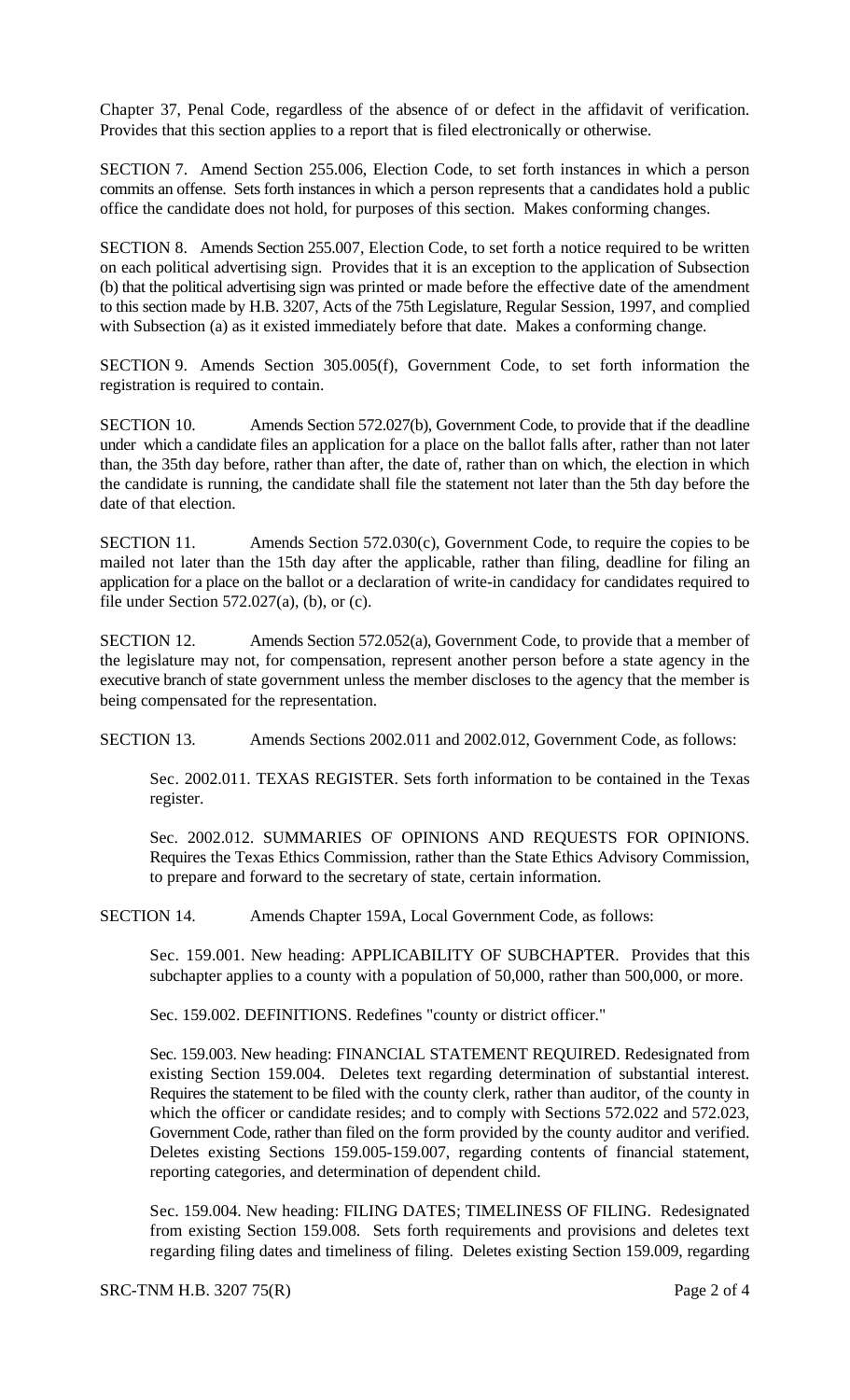filing dates for candidates. Prohibits the county auditor or county clerk from granting an extension to a candidate for office as a county or district officer, rather than for a person required to file under this section.

Sec. 159.005. PREPARATION OF FORMS. Sets forth requirements and provisions regarding the preparation of forms to be used for filing the financial statement.

Sec. 159.006. DUPLICATE STATEMENTS. Redesignated from existing Section 159.010. Outlines provisions regarding duplicate financial statements.

Sec. 159.007. New heading: PUBLIC ACCESS TO STATEMENTS. Redesignated from existing Section 159.013. Deletes text regarding the filing of a financial statement. Provides that Subsection (b) does not apply to a request to see a financial statement by the county auditor or an employee of the county auditor who is acting on official business or the county clerk or an employee of the county clerk who is acting on official business; in a county that does not have a county auditor. Deletes existing Sections 159.011 and 159.012 regarding timeliness of filing and duties of the county auditor. Makes conforming changes.

Sec. 159.008. CRIMINAL PENALTY. Redesignated from existing Section 159.014. Provides that a county or district officer or candidate commits an offense if the officer or candidate knowingly fails to file a statement as required by this subchapter. Makes conforming changes.

Sec. 159.009. VENUE. Redesignated from existing Section 159.015.

Sec. 159.010. CIVIL PENALTY. Redesignated from existing section 159.016. Sets forth persons a person who determines that a person required to file a financial statement under this subchapter has failed to do so is authorized to notify in writing. Requires the county attorney, district attorney, criminal district attorney, or local administrative judge, rather than the county auditor, to determine whether the person to whom the notice relates has failed to file a statement, rather than required to be filed under this subchapter is late, on receipt of a written notice under Subsection (a). Requires the county auditor, district attorney, criminal district attorney, or district judge, rather than auditor, to mail by certified mail a notice of the determination to the person filing the statement, rather than to the county attorney or the district or criminal district attorney. Provides that if the person filing the statement fails to file the statement before the 30th day after the person receives the notice under Subsection (b), the person is liable to the county for an amount not to exceed \$1,000, rather than \$100. Authorizes the commissioners court to appoint an attorney to collect the penalty if the person filing the statement is the criminal district attorney. Deletes text prohibiting to county attorney or the district or criminal district attorney from initiating suit for the penalty until a certain date. Makes conforming changes.

SECTION 15. Amends Section 159.033, Government Code, to authorize the commissioners court of a county with a population of less than 125,000 to adopt, by order, a financial disclosure reporting system for the county auditor. Authorizes the commissioners court of a county with a population of 125,000 or more to adopt, by order, a financial disclosure reporting system. Authorizes the commissioners court to restrict the reporting requirement to certain persons if reporting is required under Subsection (b).

SECTION 16. Repealer: Section 159.031, Local Government Code (County covered by subchapter).

SECTION 17. Repealer: Chapter 159C, Local Government Code (Financial disclosure by county judicial officers).

- SECTION 18. Makes application of this Act prospective.
- SECTION 19. Makes application of this Act prospective.

SRC-TNM H.B. 3207 75(R) Page 3 of 4